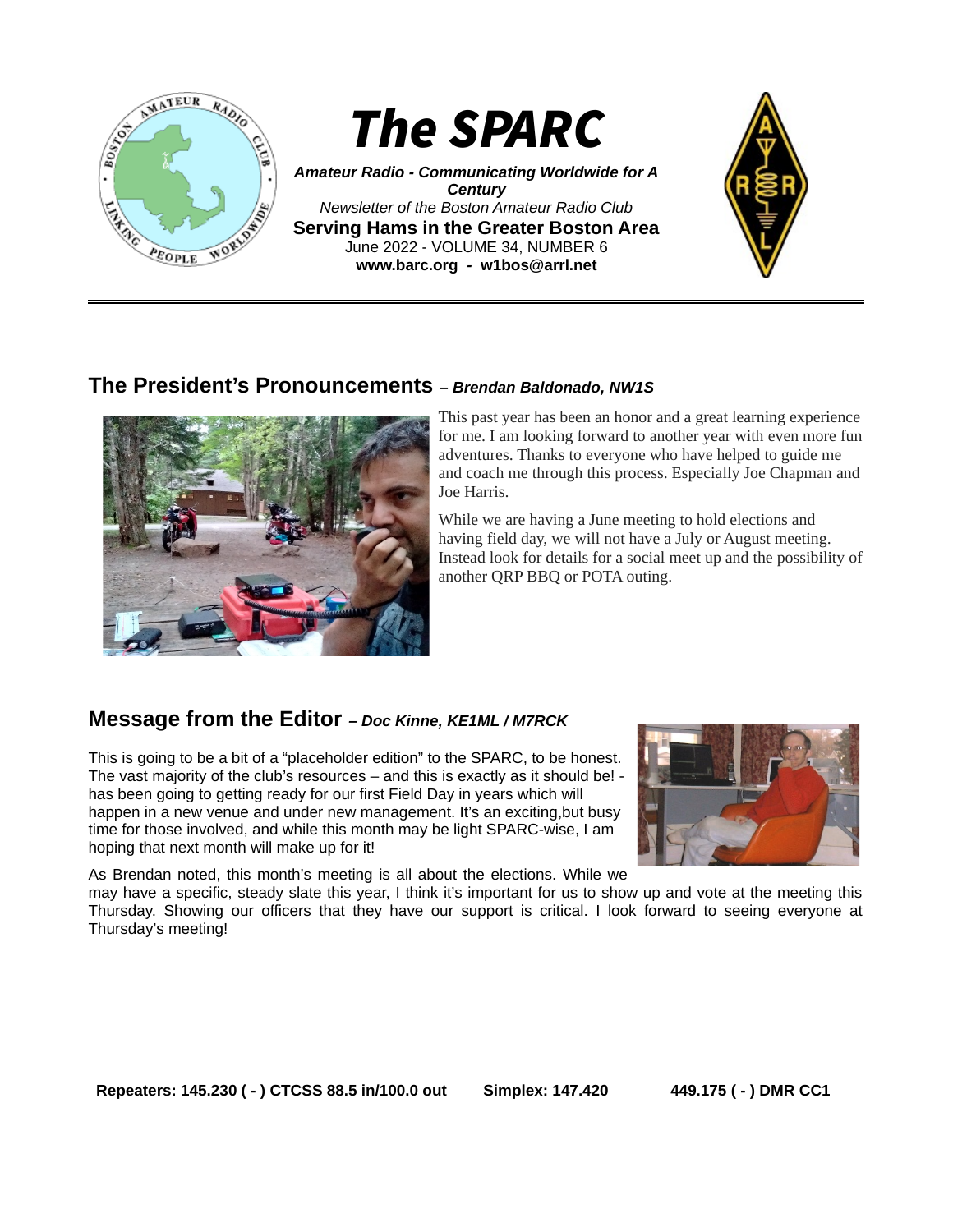

# **In this Issue of The SPARC**

- Field Day!
- Artisan's Asylum Applies for ARDC Funding
- BARC Field Day Plans Make Westwood Patch
- 2022 NE HamXposition Dates Confirmed

## **BARC's Online Discussion Group** *– Joe Harris, N1QD*



BARC has an online forum at Groups.io. The group serves as a sounding board for members to post their suggestions and comments, and is intended to foster

discussion. The group can also be used to share photographs from club events! Come visit us at: [https://groups.io/g/BostonARC.](https://groups.io/g/BostonARC) You can join, if you're not already there, by sending an email to ["BostonARC+subscribe@groups.io](mailto:BostonARC+subscribe@groups.io).

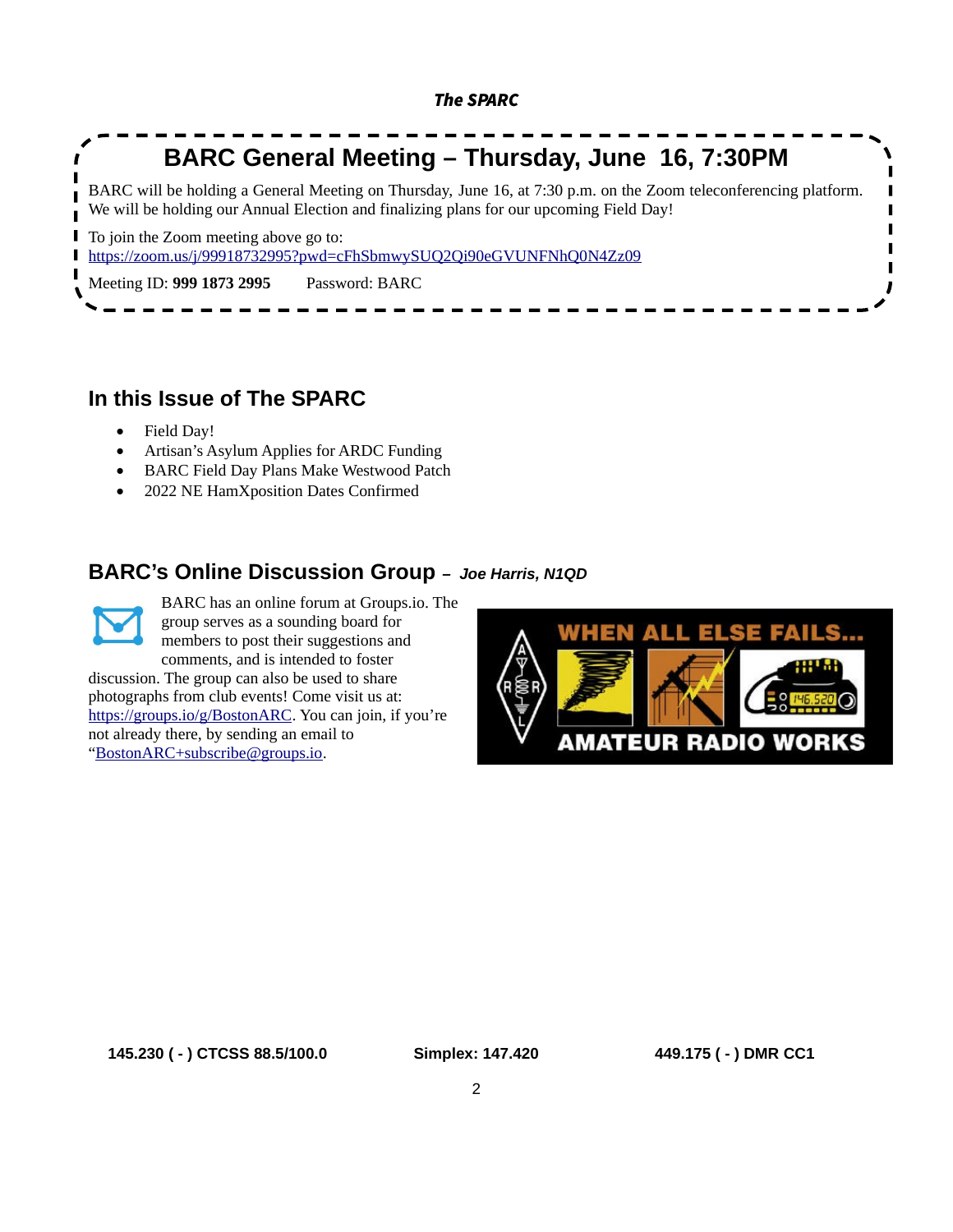

#### **Field Day!** *– Brendan Baldonado, NW1S*



BARC will be holding **[Field Day](http://www.arrl.org/field-day)** this year at the **Hale** [Educational Center](https://hale1918.org/) in Westwood. For those who have not attended Field Day before, this is one of the biggest amateur radio events of the year, a cross between an emergency exercise, contest, party, and public relations event. Participants (including clubs like BARC) set up in a temporary location using emergency power and make contacts for 24 hours. If you attend you will learn a great deal —especially if you can help with setup and/or teardown whether you're still studying for your Technician or have been an Extra for years.

This will be our first year at Hale Education. You can find directions and a map [here.](https://www.barc.org/directions-to-hale-education-westwood/) The one problem with the site is a lack of public transportation options, so we will be

organizing carpools to and from nearby MBTA commuter stations. If you will need a ride or are willing to volunteer to make a few trips to the T to shuttle people back and forth, please contact Brendan, NW1S, at [nw1s.brendan@gmail.com.](mailto:nw1s.brendan@gmail.com)

We will be operating in class 3A, which is a club running three HF transceivers at once, and using wire antennas for the HF bands between 80 and 10 meters. The rules allow one VHF/UHF station transmitting at any one time and that will be used on six and two meters using stacked beam antennas. Modes will be SSB, CW, and digital. We will also attempt a satellite contact again this year. If you have a Technician license or none at all, we can arrange for you to operate under the supervision of a control operator if you wish.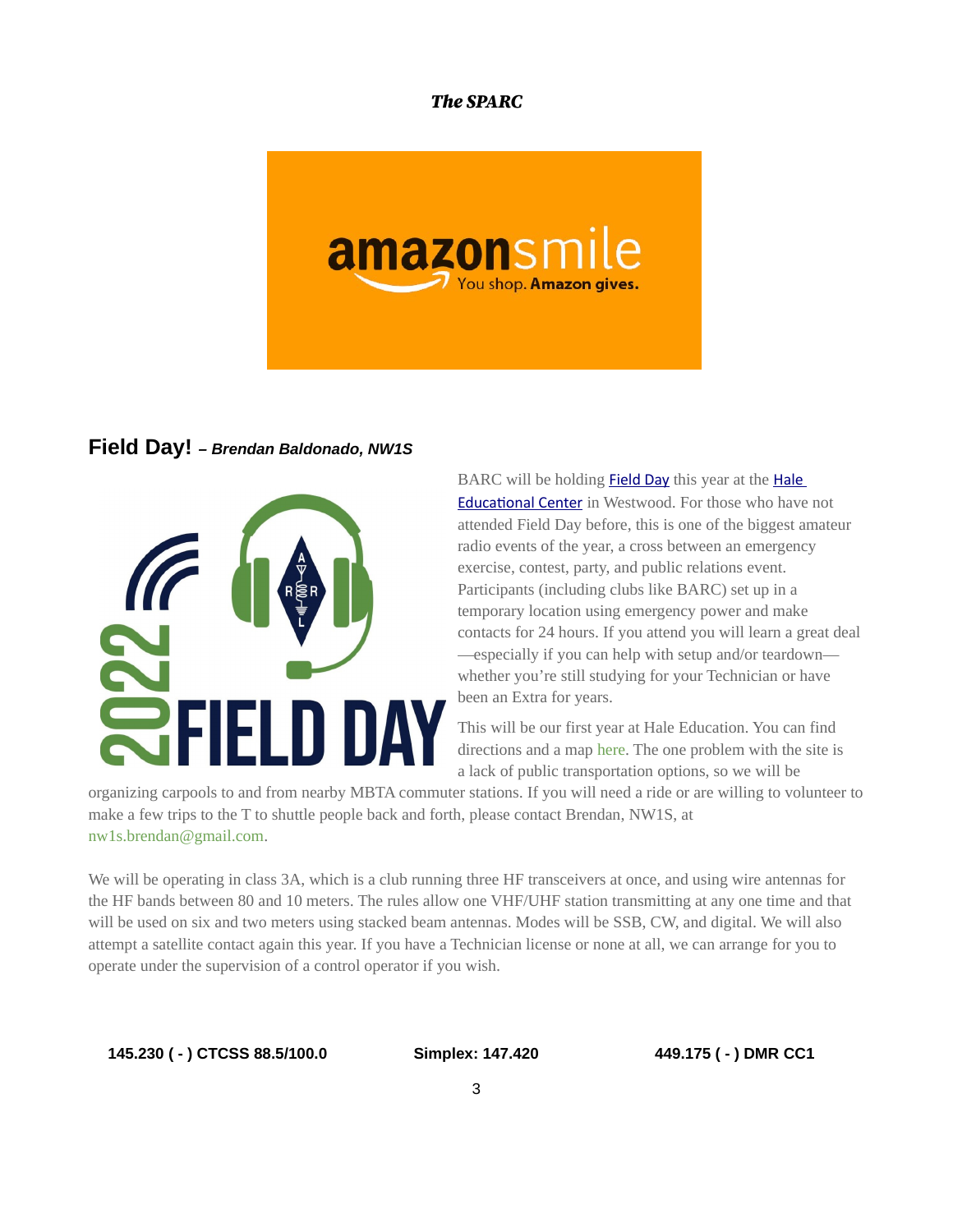If you want to stay overnight, you will need to bring your own tent, sleeping bag, and anything else you need for spending the night. There are some hotels along Route 128 in the area if you don't want to sleep on the ground but also don't want to drive back and forth from home more than once. We will provide food, including a cookout on Saturday night. If you have special dietary requirements, please let either NW1S or NV1W know.

Setup will start around 9:00 am on Saturday. Operating time runs from 2:00 pm on Saturday to 2:00 pm on Sunday, after which we will tear things down and pack up. If you want to volunteer to help or just want to say you're coming, send a note to Brendan, NW1S, at [nw1s.brendan@gmail.com](https://www.barc.org/nw1s.brendan@gmail.com). If you need more information, contact Joe, NV1W, at [nv1w@arrl.net.](https://www.barc.org/nv1w@arrl.net)

## **Artisan's Asylum Applies for ARDC Funding***– Tom Walsh, K1TW & Doc Kinne, KE1ML / M7RCK*

Artisan's Asylum is a "makerspace" based in Boston. For those not familiar with the concept, a makerspace is a particular venue stocked with various machine and tools that allow you to learn and create various items. These can be artistic items, mechanical items, or even electronic items depending on how the makerspace is stocked. A makerspace leverages its space and funds to procure things that individuals might have problems getting. Not everyone has the space, for example, or the constant need for their very own metal lathe.

As you may remember, Artisan's Asylum contacted us a few months ago regarding antenna and radio help. Their new



facilities have the space for, and they have some interest, in, electronics and radio work.

Amateur Radio Digital Communications (ARDC) is a private foundation that got its start managing the AMPRNet internet domain that connects the Net to the amateur radio service. This was started decades ago and AMPRNet was allocated a section of the IPv4 addresses. This was years before the net exploded and a few years ago ARDC realized that they would never use the majority of addresses they had been allocated and that this digital asset was worth several million dollars! They elected to sell a portion of the addresses they had and started a grant funding portion of the organization. It is this funding, with our assistance, that Artisan Asylum applied for and was granted.

Artisan Asylum is still making their transition to the new facilities in Allston/Brighton. We are hopeful that our initial collaboration will blossom into a mutually beneficial relationship.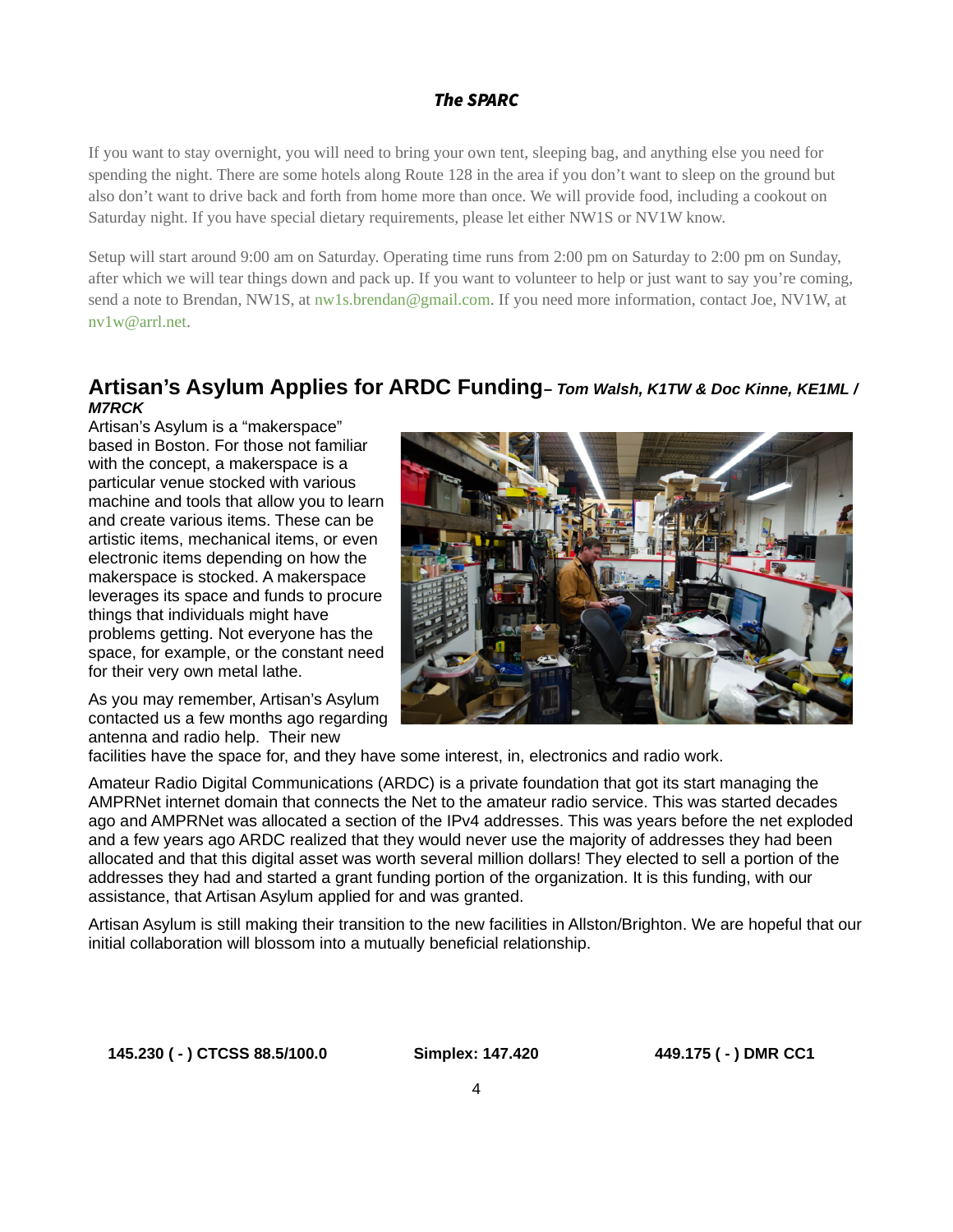### **BARC Field Day Plans Make Westwood Patch** *– Geri Duff, KB1ISG & Doc Kinne, KE1ML / M7RCK*

Our very own Public Information Officer, Geri Duff, published an article in the Westwood Patch paper informing its readers of our upcoming Field Day effort. The public is invited to come to our Field Day Saturday from 2-8PM and Sunday from 10AM-1PM.

The rest of the article gave details about amateur radio and activities BARC has participated in, including the Boston Marathon and Charles River Regatta.

## **2022 NE HamXposition Dates Confirmed***– Tom Walsh, K1TW & Doc Kinne, KE1ML / M7RCK*

Get your calendars out and reserve the dates of 26-28 August in Marlborough. This is when this year's New England Division Convention will occur!

But this year, the HamXposition has the power to *two.* It will also serve as the Division Convention for our neighboring ARRL Hudson Division as well.

You can find out more at [https://hamxposition.org](https://hamxposition.org/).

## **BARC Meeting Calendar for 2022**

We are in the process of looking at and garnering physical meeting space hopefully for the Winter onwards, again, depending on developing conditions. Watch this space, and the BARC Website ([https://barc.org](https://barc.org/)) for up to the minute details.

Unless otherwise noted, all meetings will take place via Zoom.

#### **General Meetings (\* Business/General Meetings)**

| June 16   | 2022 | Thu | $7:30$ pm $-$ BARC Elections |
|-----------|------|-----|------------------------------|
| July 21   | 2022 |     | NO MEETING                   |
| August 18 | 2022 |     | NO MEETING                   |
| Sept 15   | 2022 | Thu | 7:30PM – BARC Meeting        |

**VE Sessions**

None scheduled at this time.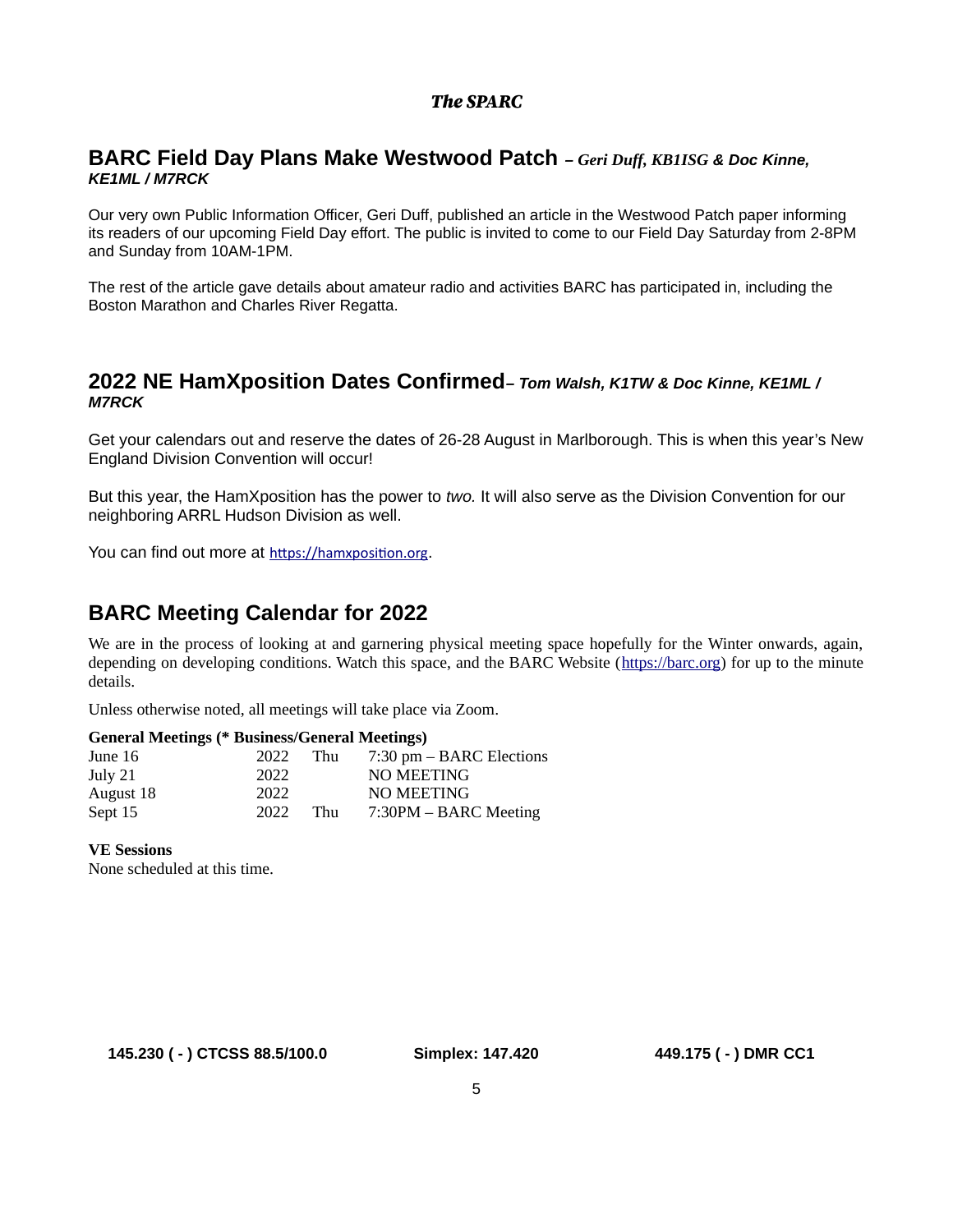# **BARC Net Preamble**

The control operator for the BARC Net is Joe, W1JJF. He rarely misses a net, but when he does any ham can take up the position and run the net. To assist you in opening and closing the net The BARC Net Preamble is printed below. Do not be afraid to step up and take the challenge.

*Is there any further business for the repeater before we begin the Boston Amateur Radio Club Net? This is «YOUR CALL». Calling the Boston Amateur Radio Club Net. This is «YOUR CALL», my name is «YOUR NAME» and I am located in «YOUR TOWN». This net meets each Monday evening at 9 pm Eastern Time on the 145.230 Boston repeater, PL 88.5. This net is an informal round table discussion concerning matters of interest to the members of the Boston Amateur Radio Club and the Boston Amateur Radio community in general. When checking into the net, please say, "this is" and drop your carrier to check on doubling. Then give your call sign, name and location. All amateurs are welcome to join the net. Any check-in's for the Boston Amateur Radio Club Net please call now.* 

[Compile the list of the check-ins and proceed with the net.]

Is there any further business for the net before I close? Hearing nothing, this is «**YOUR CALL**» closing tonight's *session of the Boston Amateur Radio Club Net. I would like to thank everyone who participated in the net and those who stood by while I ran the net. The Boston Amateur Radio Club Net will return next Monday evening at 9 pm Eastern Time. This is «YOUR CALL» returning the repeater to general amateur use. 73.*

## **I See the Future**

| 16 June      | <b>BARC June Meeting</b>          |
|--------------|-----------------------------------|
| 18 June      | <b>ARRL Kids Day</b>              |
| 25-26 June   | <b>ARRL Field Day</b>             |
| 9-10 July    | <b>IARU HF World Championship</b> |
| 16 July      | <b>SPARC Article Deadline</b>     |
| 13 August    | <b>SPARC Article Deadline</b>     |
| 10 September | <b>SPARC Article Deadline</b>     |
|              |                                   |

#### *▲ Note change from usual date and/or location*

*Before going to any event over the next few months, please confirm that the event will take place and what the hours are.*

As you might expect, there are many more events (public service, hamfests, flea markets, etc.) taking place—some only peripheral to ham radio. For information on these, covering much of the Northeast, the "Ham - Electronic Flea Market" and the "PSLIST" lists tell the story. Of course, if you know of an event that would be of interest to the readers, please let the Editor know.

For an up-to-date calendar of events, including web links, visit <http://www.barc.org/calendar>.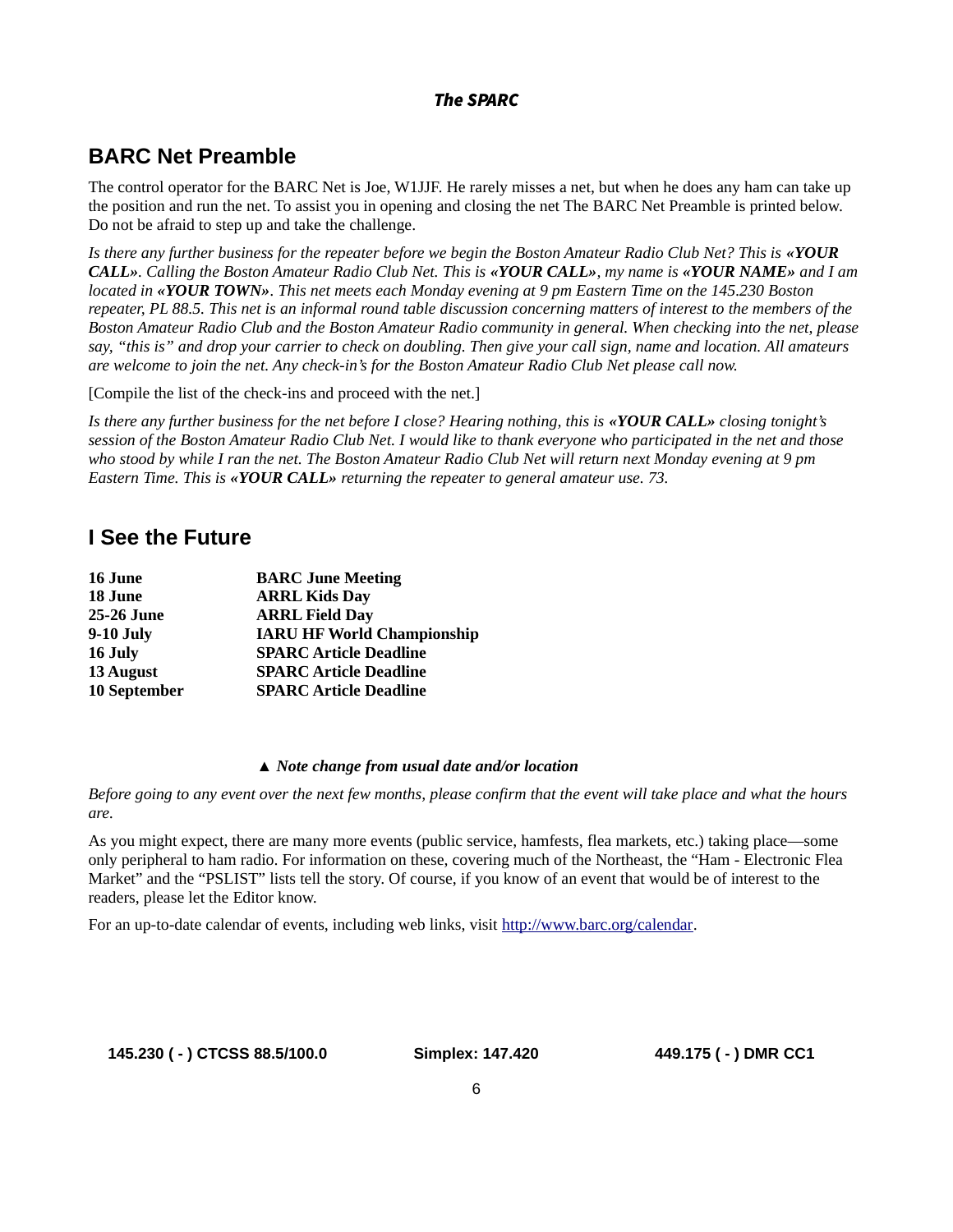## **Businesses Can Advertise Here**

The SPARC accepts commercial advertisements. BARC encourages monthly promotion of your products and services which would be of interest to hundreds of our members and others interested in the Amateur Radio Service.

The rates for display advertising are:

| 1 col $\times$ 2 in. (business card) | \$15 per issue                  |
|--------------------------------------|---------------------------------|
| 1 col $\times$ 2 in. (business card) | \$75 per 6 consecutive months   |
| 1 col $\times$ 2 in. (business card) | \$125 per 12 consecutive months |
| 1 col $\times$ 4 in. (1/2 column)    | \$30 per issue                  |
| 1 col $\times$ 9.5 in. (full column) | \$60 per issue                  |

Originals of ads must be presented to the Editor in MS Word or .jpg format to print 1:1. Other composition will be at extra cost. We will be glad to quote other ad sizes and durations. Members are urged to seek prospective advertisers who are appropriate to our readers. For additional information, contact Doc Kinne, KE1ML, at 617.297.2718 or [kinnerc@gmail.com.](mailto:kinnerc@gmail.com)

## **Two Ways to See Yourself in Print! (well, PDF)** *– Joe Chapman, NV1W*

We are always looking for articles for the newsletter. I have reserved this space for your articles, reviews, tips, howtos, hints, kinks, photos, schematics, or other ham related information. Photos of you operating or your shack are especially welcome. Send your submissions to the Editor, Doc, KE1ML, at [kinnerc@gmail.com](mailto:kinnerc@gmail.com). Articles for the September issue must be received by September 6.

Are you a depressed BARC member because you have a treasure you must turn to cash? Cheer up, Bunky! The SPARC will run your (non-business) ad for free. Of course, a 10% donation if you sell it will be cheerfully accepted. Just send your ad to Doc Kinne, KE1ML, [kinnerc@gmail.co](mailto:kinnerc@gmail.co)

## **BARC Officers and Staff**

| President: Brendan Baldonado, NW1S               | The Boston Amateur Radio Club is a non-commercial association                                                                                                                                                                                 |
|--------------------------------------------------|-----------------------------------------------------------------------------------------------------------------------------------------------------------------------------------------------------------------------------------------------|
| brendan.baldonado@gmail.com                      | of persons interested in the Amateur Radio Service. The Club is                                                                                                                                                                               |
| Vice President: Joe Harris, N1QD                 | organized for the promotion of interest in Amateur Radio<br>communication and education, for the establishment of emergency                                                                                                                   |
| n1qd@n1qd.org                                    | communications in the event of disasters or other emergencies, for                                                                                                                                                                            |
| Secretary: Joe Chapman, NV1W<br>nv1w@arrl.net    | the advancement of the radio art and the public welfare, for the<br>representation of the radio amateur in legislative and regulatory<br>matters, and for the maintenance of collegiality and a high standard<br>of conduct.                  |
| Treasurer: Jim Clogher, N1ICN,<br>n1icn@arrl.net | The Club is open to all persons interested in Amateur Radio without<br>regard to race, color, religion, creed, national origin, gender,                                                                                                       |
| kinnero@gmail.com                                | SPARC Newsletter Editor: Doc Kinne, KE1ML / M7RCK disability, or sexual preference. Our General and Business meeting<br>locations are handicap accessible. Other meeting and activity<br>locations may be handicap accessible by arrangement. |
| <b>Volunteer Exams:</b>                          | The Club is an ARRL-affiliated club, and is a member of the New                                                                                                                                                                               |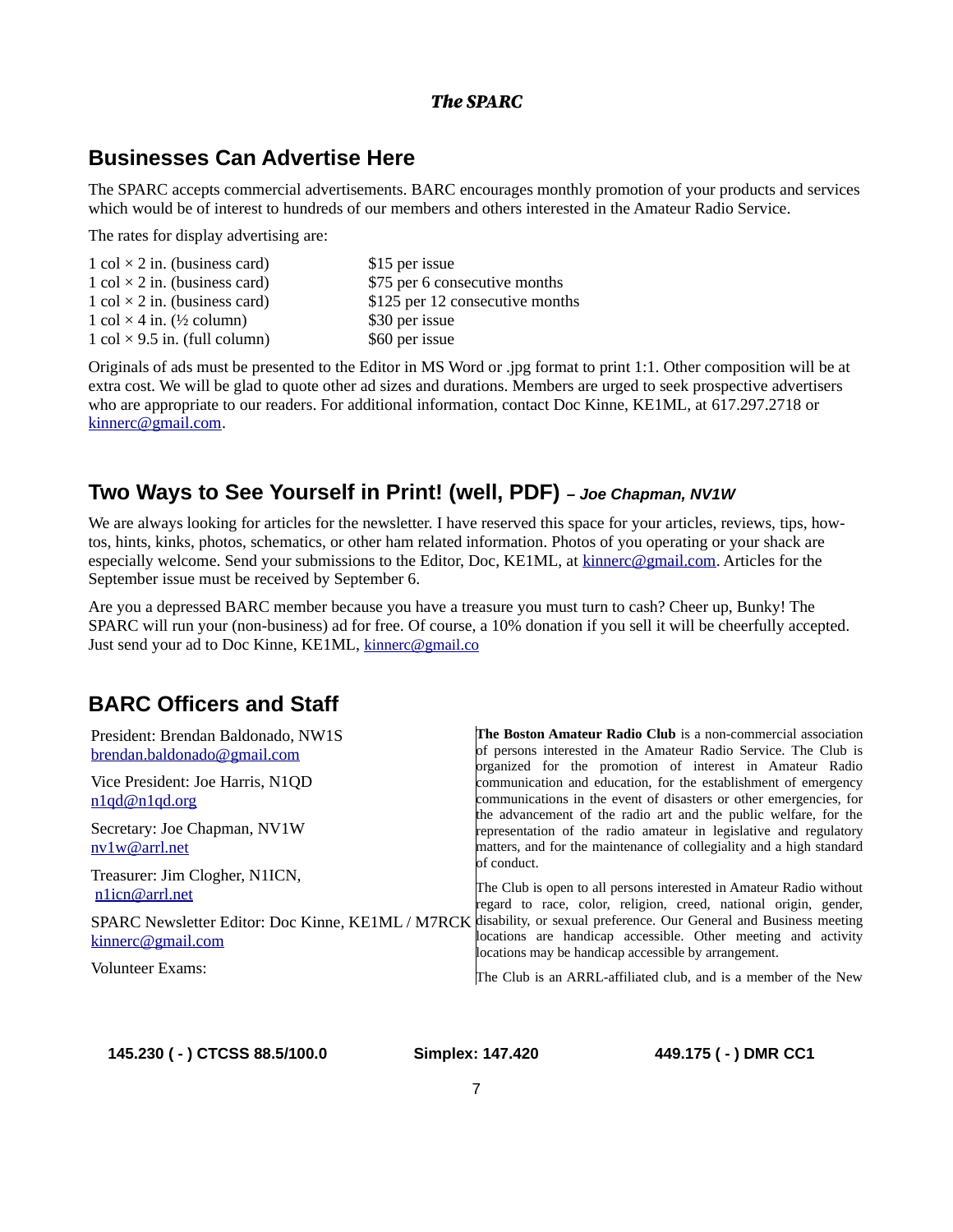Jim Clogher, N1ICN, [n1icn@arrl.net](mailto:n1icn@arrl.net) Linda Blair, NA1I, [na1i@arrl.net](mailto:na1i@arrl.net)

Public Service Coordinator: Ethan Hansen, KC1OIP

Public Information Officer: Geri Duff, KB1ISG 781.749.7664; geriduff52@juno.com

Membership Services: Linda Blair, NA1I 617.500.4406; [na1i@arrl.net](mailto:na1i@arrl.net)

England Spectrum Management Council (NESMC). The Club is also an associate member of the Courage HandiHams system.

**The SPARC** is published monthly by the Boston Amateur Radio Club. The design and content are Copyright 2022, all rights reserved. Permission is hereby granted to reprint or distribute by electronic or other means any material herein, provided this publication and the issue date are credited. Such permission is limited to use for noncommercial purposes for the benefit of the Amateur Radio community. Permission for other purposes must be obtained in writing.

## **Greater Boston Net Directory**

| Daily 7 pm          | MARI (Mass/Rhode Island CW Net)<br>(NTS)              | 3.565                                                                                       |
|---------------------|-------------------------------------------------------|---------------------------------------------------------------------------------------------|
| Daily 8 pm          | Eastern Mass 2M Traffic Net (NTS)                     | 145.230 (PL 88.5 in/100.0 out)                                                              |
| Daily 8 pm          | Slow Speed CW Net                                     | 28.160                                                                                      |
| $M, T, F, S$ 8:30PM | Massachusetts Rhode Island Slow Net                   | 3598                                                                                        |
| First Mon 8:30 pm   | <b>EMA Section ARES Net</b>                           | 146.610 and all MMRA links                                                                  |
| Mon 8 pm            | New England DMR Net                                   | DMR New England Talk Group (TG 3181)                                                        |
| Mon 9 pm            | <b>BARC Club Net</b>                                  | 145.230 (PL 88.5 in/100.0 out)                                                              |
|                     | Sun Mon Wed Fri 10 pm Heavy Hitters Traffic Net (NTS) | MMRA-linked repeaters: 146.610, 146.670,<br>146.715, 146.820, and all 222 and 440 repeaters |
| Mon-Sat Sat, 5 pm   | MA RI Phone Net (NTS)                                 | 3.978                                                                                       |
| Tue 8 pm            | Sci-Tech Amateur Radio Society<br>(STARS) Net         | 446.325 (PL 146.2)                                                                          |
| Tue 8 pm            | <b>MMRA Club Net</b>                                  | 146.610 and all MMRA links                                                                  |
| Wed 8 pm            | Wellesley Amateur Radio Society Net                   | 147.030; 444.600 (PL 88.5)                                                                  |
| Wed 9 pm            | Waltham Wranglers Swap Net                            | 146.640 (PL 136.5)                                                                          |
| Thu 8 pm            | Wellesley Amateur Radio Society Net                   | 28.3MHz                                                                                     |
| Sat 9 am            | Northeast SATERN Net                                  | 7.265MHz                                                                                    |